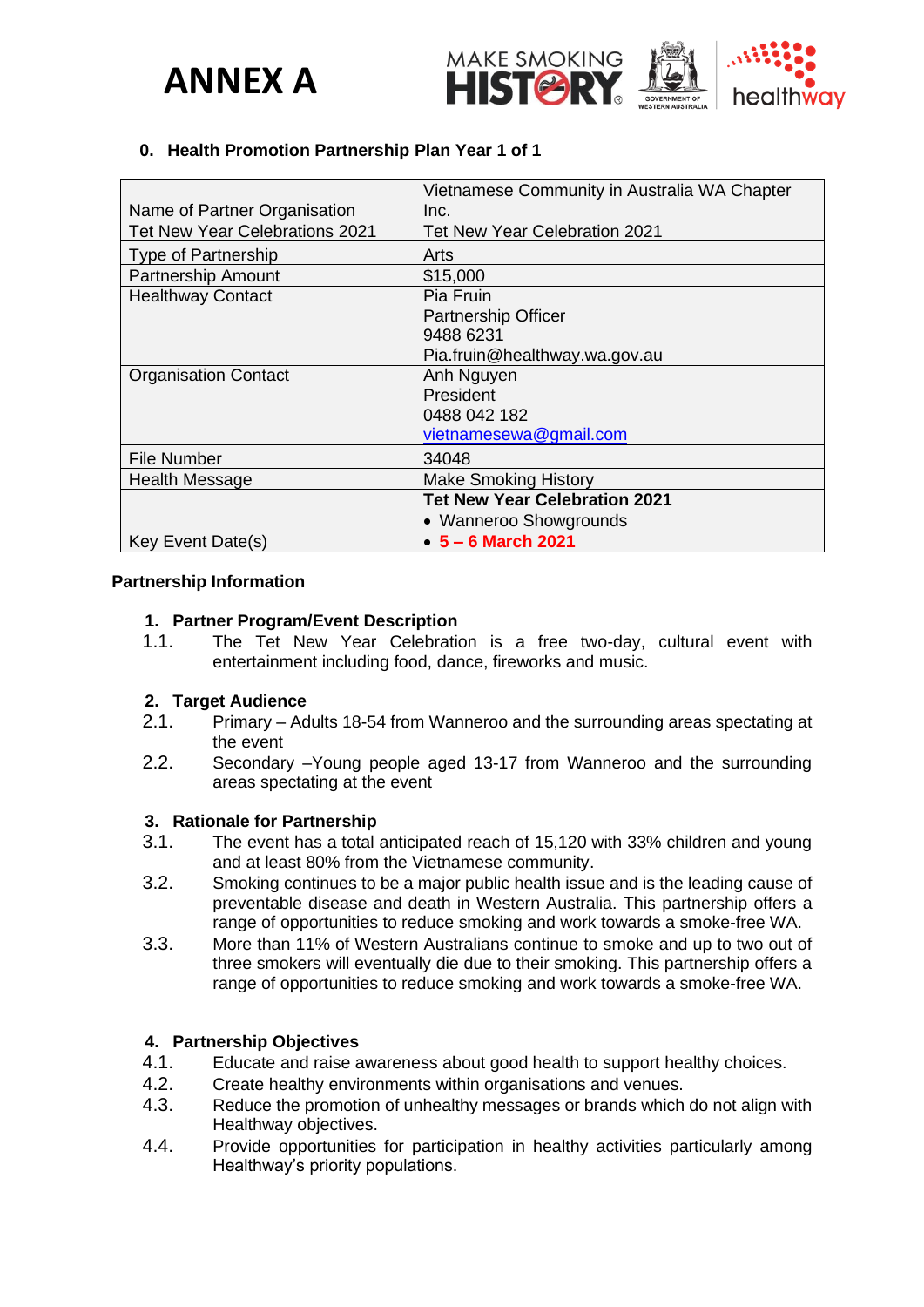

4.5. Build the capacity of organisations and the community to advocate for health promoting culture, norms and practises.

### **5. Partnership Requirements**

- 5.1. Vietnamese Community in Australia WA Chapter will ensure that anyone representing the partnership in any capacity is briefed regarding their responsibilities related to the contractual obligations of the partnership stated in Healthway's Minimum Health Policy Requirements (as listed below). More information is available on [Healthway's website](http://www.healthway.wa.gov.au/funding-policies/minimum-health-policy-requirements-for-sponsored-organisations/).)
	- 5.1.1 Provide healthy nutrition options including;
		- **Limit display of sugary drinks**
		- free water available
		- **healthy food available**
	- 5.1.2 Provide adequate sunshade
	- 5.1.3 Provide and maintain smoke-free indoor and outdoor area
	- 5.1.5 Should alcohol be available, serve in standard size drink portions and provide low strength/non-alcoholic options
	- 5.1.6 Do not use alcohol as prizes or awards or run promotions that encourage rapid consumption or glamorise being drunk.
- 5.2 Vietnamese Community in Australia WA Chapter is encouraged to create practices that work towards *building a better Western Australia together* by;
	- 5.2.1 Incorporate acknowledgment of the traditional owners and ongoing custodians of the land, Aboriginal and Torres Strait Islander People (including identifying local groups where possible).
	- 5.2.2 Encourage environmental provisions including recycling, minimal use of plastics, etc.

### **6. Providing Healthy Food and Beverage Options**

- 6.1. Your funding is conditional upon your organisation working with the Western Australian School Canteen Association (WASCA) to increase healthy food and drink options by;
	- 6.1.1 Display of sugary drinks will be limited e.g. Vendors and Vietnamese Community in Australia WA Chapter providers will remove red drinks from front counters or menu boards and move to the bottom of fridges or behind counters away from line of sight for customers. Vietnamese Community in Australia WA Chapter will be responsible for checking this throughout the duration of the Tet New Year Celebration to ensure vendors comply.
	- 6.1.2 Water will be displayed prominently by Vendors and Vietnamese Community in Australia WA Chapter providers e.g. placed on counters or in direct line of sight. Vietnamese Community in Australia WA Chapter will be responsible for checking this throughout the duration of the festival to ensure vendors comply.
	- 6.1.3 Vietnamese Community in Australia WA Chapter will ensure that all vendors or Vietnamese Community in Australia WA Chapter food and beverage contractors attending Vietnamese Community in Australia WA Chapter events and activities offer as a minimum one (1) green food item/option on their menus as per recommendations provided by WASCA menu assessments.
- 6.2. Healthway will provide an introduction to WA School Canteen Association to increase the healthy food and drink options. This may involve the development of strategies specific to your sport and/or organisation including menu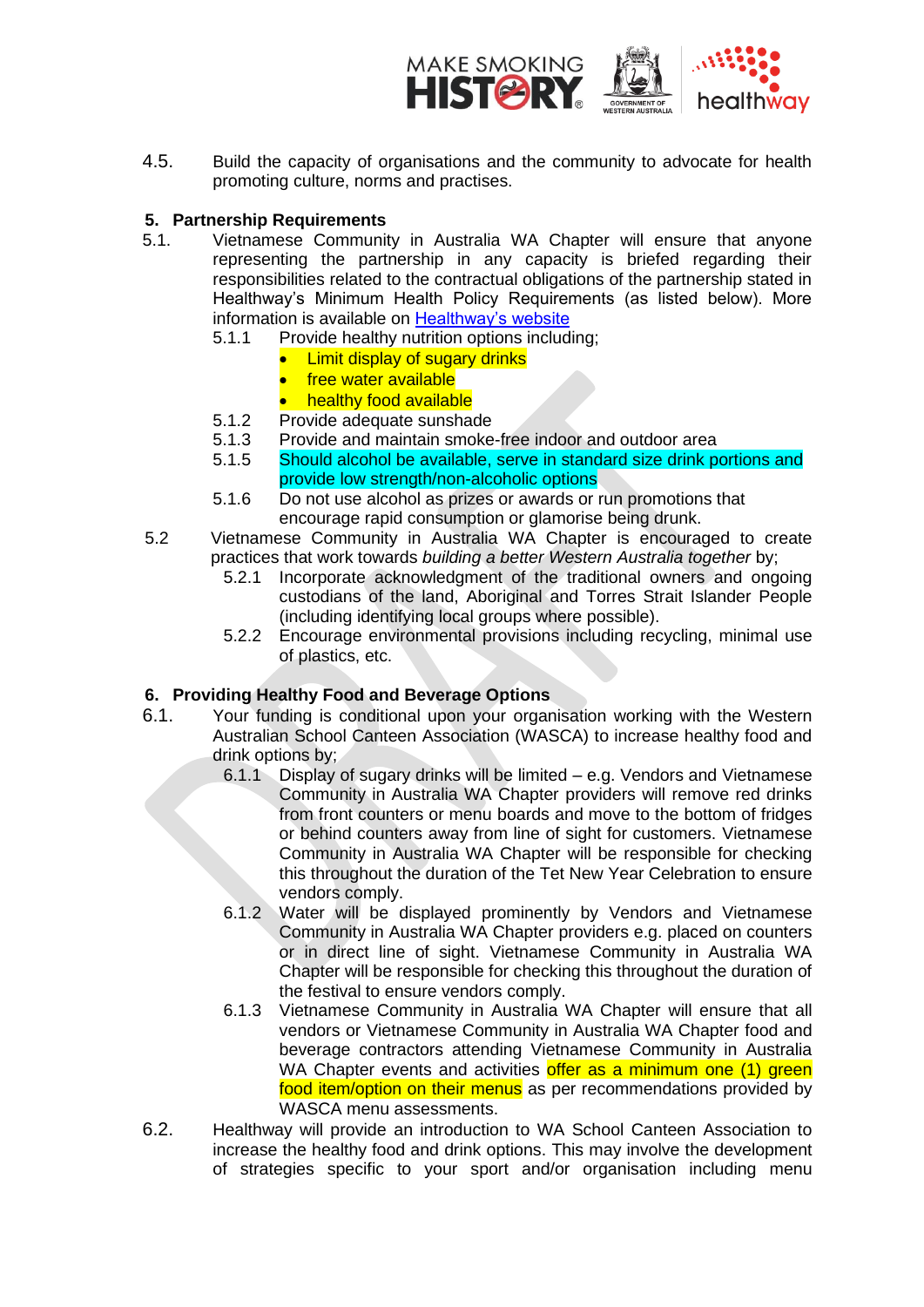

assessment, training of canteen staff and the provision of practical tools, information and advice to provide and promote healthy choices.

# **7. Key Messages**

- 7.1. Vietnamese Community in Australia WA Chapter will facilitate promotion of the Make Smoking History key messages throughout the Tet New Year Celebrations 2021. Key messages should include but are not limited to:
	- 7.1.1. A smoke-free lifestyle means you can breathe easier, have more money and live longer.
	- 7.1.2. Your body will start to repair itself as soon as you put out your last cigarette.
	- 7.1.3. You will feel the benefits regardless of age and how long you've been smoking.
	- 7.1.4. There is no such thing as a safe cigarette or a safe level of smoking.<br>7.1.5. There has never been a better time to quit.
	- There has never been a better time to quit.
	- 7.1.6. Bring on the new year, and put smoking behind you.
- 7.2. Healthway may also develop key messages specific to Tet New Year Celebrations 2021.

## **8. Exclusive Naming Rights**

- 8.1. Exclusive Naming Rights has been awarded to the following:<br>6.1.4 "Make Smoking History Tet New Year Celebration
	- "Make Smoking History Tet New Year Celebration 2021"
- 8.2. Exclusive Naming Rights will be acknowledged in all instances including but not limited to: print material, verbal acknowledgement, social and electronic media and online/digital. In instances where Exclusive Naming Rights cannot be acknowledged, Vietnamese Community in Australia WA Chapter will work with Healthway to develop an appropriate solution.

### **9. Logo Recognition**

- 9.1. The Make Smoking History, Government of Western Australia crest and Healthway logos as shown at the top of this page will be displayed on all Tet New Year Celebrations 2021 materials (advertising, program and venue sponsor acknowledgements, online, public relations) in line with the Make Smoking History and Healthway style guidelines. The size and location of the logos will reflect the level or status of this partnership.
- 9.2. Where space is limited and the Government of Western Australia Coat of Arms is already acknowledged through another Government organisation, with Healthway approval, the Government of Western Australia logo does not need to be included.
- 9.3. For promotional material (event signage, clothing, merchandise, awards, certificates and health message specific campaign promotions) with Healthway approval, the Make Smoking History logo may be used in isolation.
- 9.4. The Make Smoking History logo and Healthway logo will not be aligned with any other logo or messages (e.g. fast food, soft drink, confectionery, gambling or alcohol brands) that have the potential to impact or conflict with Healthway objectives. If Vietnamese Community in Australia WA Chapter is unsure about a potential conflict, Healthway should be contacted for clarification.

### **10. Healthway Media**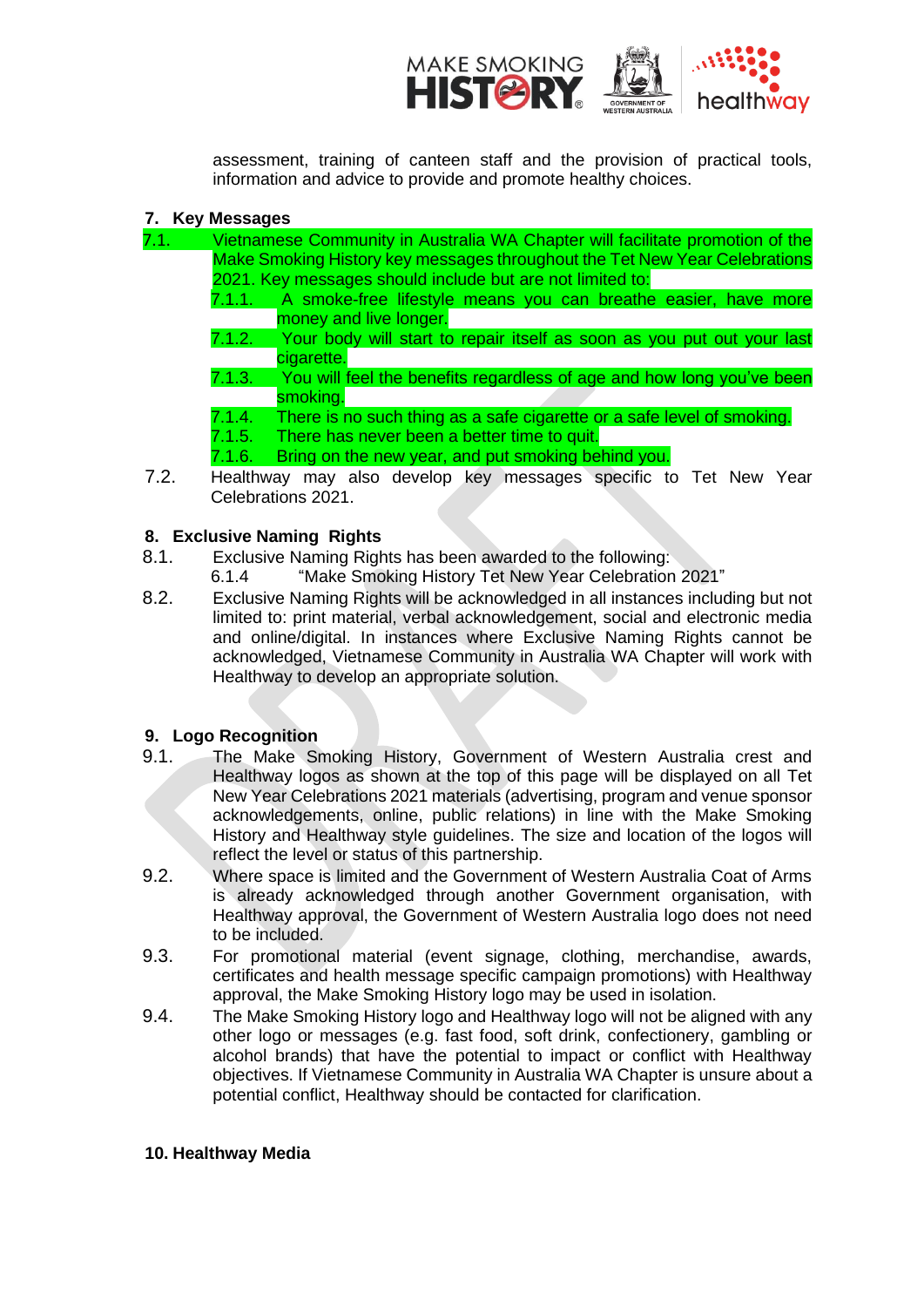

- 10.1. Vietnamese Community in Australia WA Chapter will include media@health [way.wa.gov.au](mailto:media@healthway.wa.gov.au) as well as partnership officer in all correspondence regarding media opportunities, news-worthy stories or requests for Healthway quotes, comments or content.
- 10.2. When setting up social media events (e.g. Facebook events) related to an event Healthway partners with, Vietnamese Community in Australia WA Chapter will include @HealthwayWA as a co-host of the event.

# **11. Verbal Acknowledgement**

- 11.1. Regular verbal announcements acknowledging Make Smoking History and Healthway will be made at the Tet New Year Celebrations 2021. This may include during interviews, speeches, announcements, commentary, official presentations and those by high-profile role models. Suggested wording includes:<br>11.1.1.
	- "The Make Smoking History Tet New Year Celebrations 2021 is proudly partnered by Healthway" or;
	- 11.1.2. "With thanks to our Naming Rights Partner, Healthway, promoting the Make Smoking History message".
- 11.2. Vietnamese Community in Australia WA Chapter will *invite a Healthway* representative/s to speak or participate in award presentations.

### **12. Signage**

- 12.1. The quantity and location of the Make Smoking History signage will reflect the level or status of this partnership.
- 12.2. Vietnamese Community in Australia WA Chapter will identify locations to maximise the exposure of Make Smoking History signage
- 12.3. Vietnamese Community in Australia WA Chapter will submit an event signage plan detailing all sponsors signage and locations to Heathway for approval at least two weeks prior to the commencement of the event.
- 12.4. Healthway will supply the following signage to be prominently displayed at Tet New Year Celebrations 2021:
	- 12.4.1. 8 x Make Smoking History flying banners
	- 12.4.2. 4 x Make Smoking History Lantern Banners
	- 12.4.3. 2 x Make Smoking History Mesh Banners
	- 12.4.4. 6 x Smoke-Free Event Flying Banners
	- 12.4.5. 4 x Smoke-Free Event Corflute A-frames
- 12.5. The supplied signage remains the property of Healthway. Vietnamese Community in Australia WA Chapter will be responsible for the cost of replacing lost, stolen or damaged signage and be liable for a cleaning fee if applicable.
- 12.6. Vietnamese Community in Australia WA Chapter will be responsible for:<br>12.6.1. Checking the supplied signage and advising Healthway at lea
	- Checking the supplied signage and advising Healthway at least three days prior to the commencement of the sponsored program/event if the signage delivered is not correct.
	- 12.6.2. Erecting and dismantling signage.
	- 12.6.3. Returning all signage, clean and in good condition, one week after the completion of the partnership (unless otherwise notified by Healthway).
	- 12.6.4. Storing signage safely throughout the partnership.

# **13. Clothing**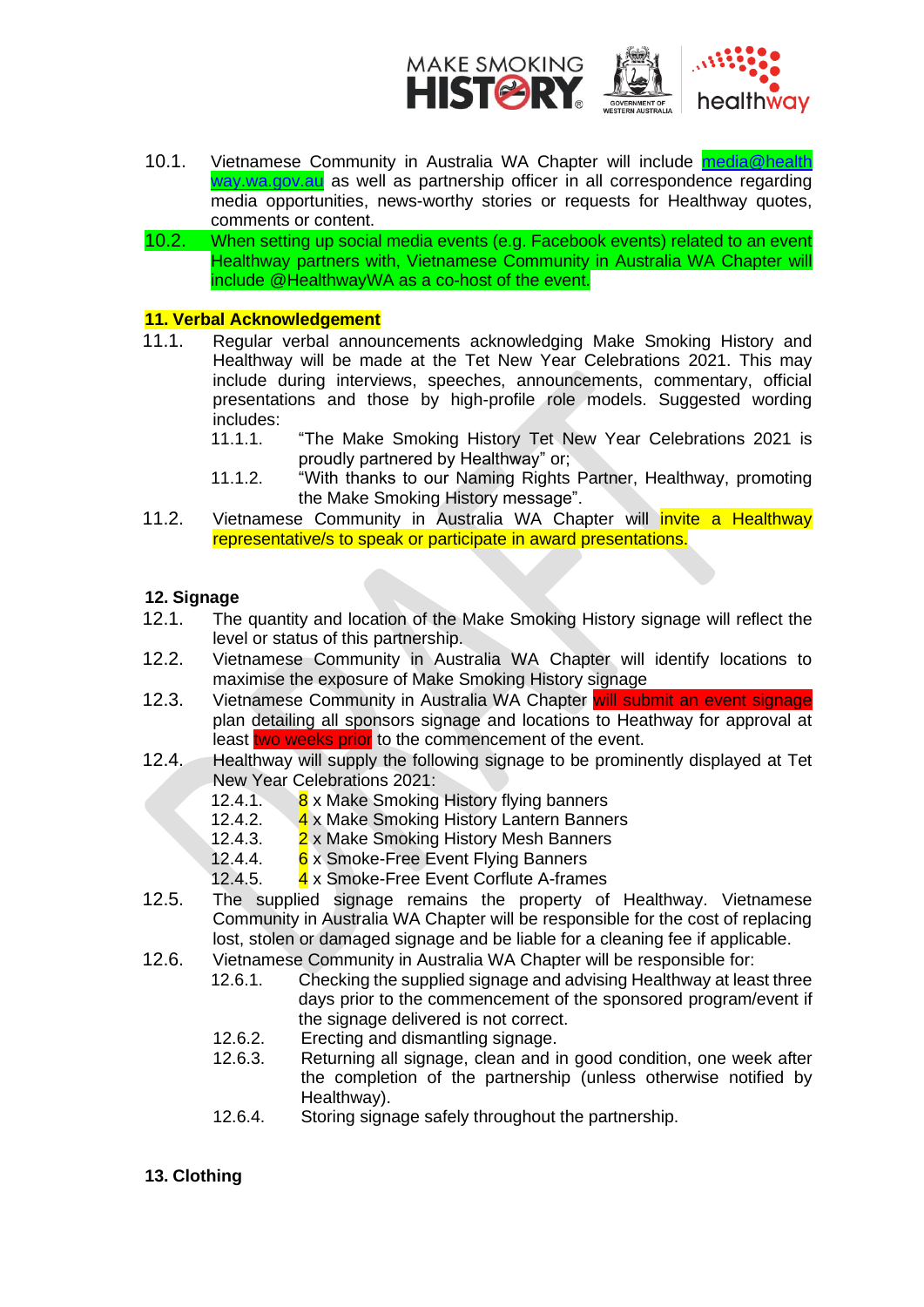

- 13.1. Vietnamese Community in Australia WA Chapter will ensure clothing produced in relation to this partnership will provide brand recognition for Make Smoking History. Vietnamese Community in Australia WA Chapter will submit artwork of any clothing items that include the Make Smoking History logo to the Healthway for approval prior to producing.
- 13.2. Healthway will provide the following clothing:<br>13.2.1. 10 x Make Smoking History high-10 x Make Smoking History high-vis vests to be worn by smoke free ambassadors as per point 16.
- 13.3. Vietnamese Community in Australia WA Chapter will ensure the representatives wearing the clothing adhere to the contractual obligations of the Partnership Agreement.
- 13.4. Vietnamese Community in Australia WA Chapter will ensure the clothing is allocated in line with Healthway objectives.
- 13.5. Vietnamese Community in Australia WA Chapter will return any remaining clothing to Healthway following the completion of the partnership.

# **14. Educational Resources**

- 14.1. Healthway will provide the following Make Smoking History educational resources:
	- 14.1.1. 1000 x Make Smoking History Quit Pocket Guides
	- 14.1.2. 1000 x 'Guide to Quitting' Brochure
- 14.2. Vietnamese Community in Australia WA Chapter will ensure the educational resources are evenly allocated to maximise distribution and in line with the partnership objectives and sustained throughout the duration of the partnership.
- 14.3. Vietnamese Community in Australia WA Chapter will return any remaining educational resources to Healthway following the completion of the event/program.

### **15. Smoke Free Ambassadors**

- 15.1. Vietnamese Community in Australia WA Chapter will appoint and coordinate 10 x Smoke Free Ambassadors to roam at the Tet New Year Celebrations 2021. Vietnamese Community in Australia WA Chapter will ensure the Ambassadors are briefed regarding their responsibilities related to the contractual obligations of the partnership stated in Clause 6 of the Organisation Agreement. The Ambassadors will politely remind smokers of the Smoke Free status of the Event.
- 15.2. Ambassadors will wear a Smoke Free Event Vest (refer to Point 16).
- 15.3. All Smoke Free strategies will be finalised with Healthway before the Tet New Year Celebrations 2021.

### **16. Photography and Video Footage**

- 22.1 Vietnamese Community in Australia WA Chapter will provide Make Smoking History and Healthway with brand recognition, reflecting the status or level of the partnership, in photographs and video footage including but not limited to: signage, uniforms and clothing, merchandise, game play competition, Healthway activations including spectator engagement and other leveraging activities.
- 22.2 Vietnamese Community in Australia WA Chapter will ensure the content of the photographs and video footage is appropriate and reflects the objectives of the partnership.